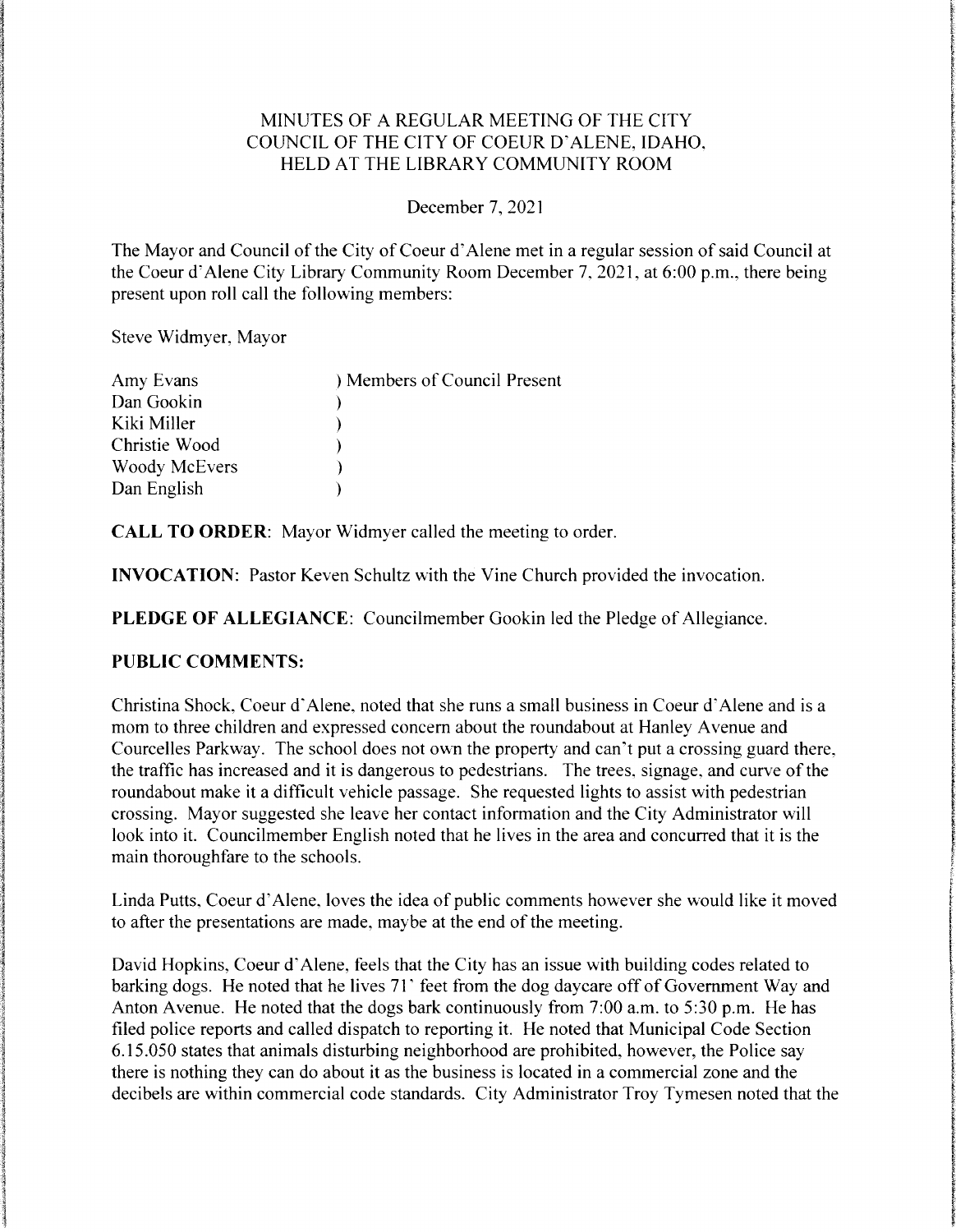business has been permitted there since 2016, and is allowed with the zone and that he had talked to Mr. Hopkins about working with the business owner. Mayor Widmyer asked if the noise had gotten worse recently. Mr. Hopkins noted that it has gotten worse recently and he has talked to the owner. They talked about blocking the view for folks antagonizing the animals. It seems that there are just more barkers coming in to the business. He would like to see the zoning code be revised to require this type of business be a higher classification than C17.

Katheryn Kincel, Coeur d'Alene, noted that she lives on a corner on Foster Avenue and found out she had a sewer line issue after she purchased the property, as her sewer line was conjoined with a neighboring sewer line. She paid to fix her line, thereafter, the city redid its sewer main on Foster Avenue and found the neighboring property was utilizing an abandoned line that runs through her property. While the City policy says no sewer shall be located on any lot other than on its own lot, the City can't move this line. This now inhibits her from making improvements to her property. She is concerned that the sewer line runs through her property and requested the City help her get the line removed and it should be rerouted on to their owner property. She has talked to the Wastewater Department, and they questioned their authority to enforcement the sewer line requirements.

2020-2021 Annual Snow Plan: Director of Streets and Engineering Todd Feusier introduced Justin Kimberling, the new Assistant Director of Street and Engineering. Mr. Feusier provided an update on the leaf fest 2021, noting 3,720 tons of leaves were picked up, which takes 852 loads and 9 days. He noted that snow removal will take 21 operators the following equipment 4 loaders with snow gates, 4 graders, 7 dump truck plows, 3 de-icer trucks, 2 sand trucks, and 1 salt truck. He explained that the Snow Plan includes an assessment to determine the conditions and need for removal. He explained the process of using the snow gates and the need for vehicles to be removed from the street to make it the most efficient for driveways. He explained that prohibiting parking on street brings about more staffing and they aren't ready to make that recommendation yet. He reminded the community that it is illegal to dump snow into the roadway and it is the responsibility of the abutting homeowner to remove snow from the sidewalk and alleys are not included in the snow removal route. Their goal is to plow the entire community within 40 hours. Mr. Feusier noted that the snow maps with route updates can be found at https://maps.cdaid.org/snowplow/ and that office hours are 7:00 am to 3:30 pm with the snow line phone number  $(208)769-2233$ ; complaints can also be filed online at www.cdaid.org under the "I want to" tab.

**DISCUSSION:** Councilmember Miller asked if the department was using the beet juice deicer. Mr. Feusier confirmed that they still use the beet juice and they have full tanks of it, and noted that it has gotten more expensive, does have a smell to it, and that the juice does cause problems with some machines, so they don't use it so much down town. Councilmember McEvers asked if they use the gates in the arterial streets. Mr. Feusier explained that they use dump trucks on arterials and they are asking for funding for a dump truck with a gate to be used in those areas. He noted that some streets, such as Appleway and Ironwood do get the gates and clarified that Highway 95 is not theirs to maintain.

MOTION: Motion by McEvers, seconded by Evans to approve the 2020-2021 Snow Plan. Motion carried.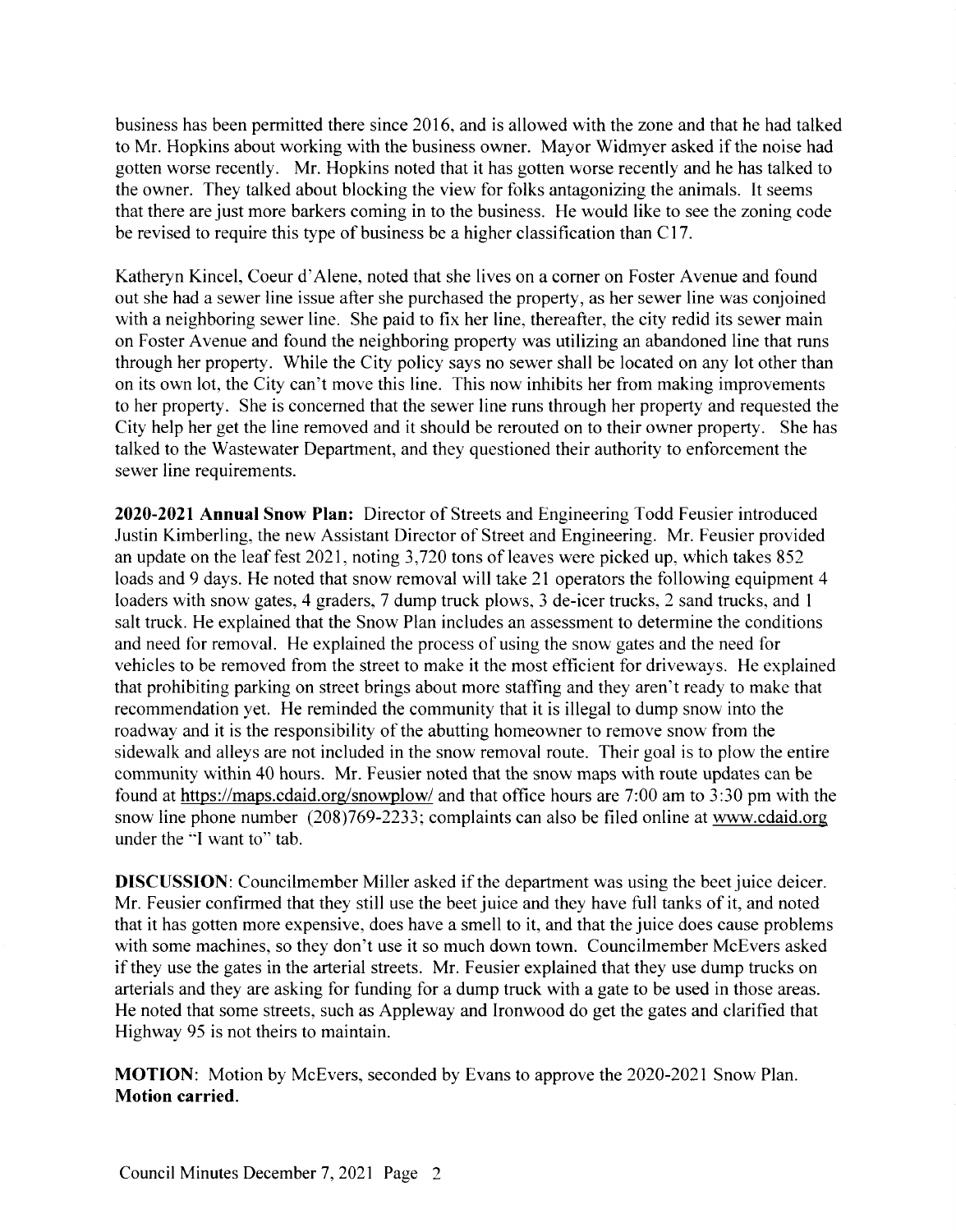## ANNOUNCEMENTS:

Councilmember Miller noted that she attended meeting with County Commissioners regarding creation of an open space program to assist in efforts to protect open space within the County. The Regional Housing and Growth Issues Partnership will be reconvening in January to continue discussions regarding potential forms of housing management. She announced that the Library is still holding many programs virtually and in person with limited capacity, so be sure to reserve your space in advance of those programs.

Councilmember Gookin noted the Fire Chief is retiring and the City is recruiting to replace him. While it is not within the Council's role to determine the recruitment method, he expressed concerned that it will be an internal recruitment. He noted that he would like to see a Fire Chief that employs the most current technology for firefighting, that supports his team, and is responsive to the public. He stated that he would like to see a national search.

Councilmember McEvers noted that Ron Edinger recently passed away and served the city for 50 years. In honor of his service and he involvement in sports. CDATV has put together a highlight reel which will be presented at the next meeting.

Mayor Widmyer requested the appointment of Stephanie Goss to the Childcare Commission, and Phil Ward and Sarah McCracken to the Planning Commission.

MOTION: Motion by Evans, seconded by Miller to appoint Stephanie Goss to the Childcare Commission, and Phil Ward and Sarah McCracken to the Planning Commission. Motion carried.

## CONSENT CALENDAR:

- 1. Approval of Council Minutes for the November 16, 2021 Council Meeting.
- 2. Approval of Bills as Submitted.
- 3. Setting of General Services/Public Works Committee meeting for Monday, December 13, 2021 at 12:00 noon.
- 4. Approval of the Cemetery transfers:
	- a. From Rhonda Esco to Alicea Frost, Section C, Block 68, Lot 6, Forest Cemetery<br>b. From Rhonda Esco to Kellie Rickman, Section C, Block 68, Lot 15, Forest
	- b. FromRhondaEscoto Kellie Rickman.SectionC, Block 68, Lot 15.Forest **Cemetery**
- 5. Approval of Final Plat: SS-18-07, Wise Rau Tracts
- 6. Resolution No. 21-073- A RESOLUTION OF THE CITY OF COEUR D'ALENE, KOOTENAI COUNTY, IDAHO, AUTHORIZING APPROVAL OF AGREEMENTS WITH IDAHO YOUTH RANCH AND CDAIDE FOR USE OF CDBG PLAN YEAR 2021 FUNDING, AND WITH FO(U)R ROOTS, LLC, AND CDAIDE FOR USE OF CDBG—CVGRANT AWARDS.

MOTION: Motion by McEvers, seconded by Wood, to approve the Consent Calendar as presented, including Resolution No. 21-073.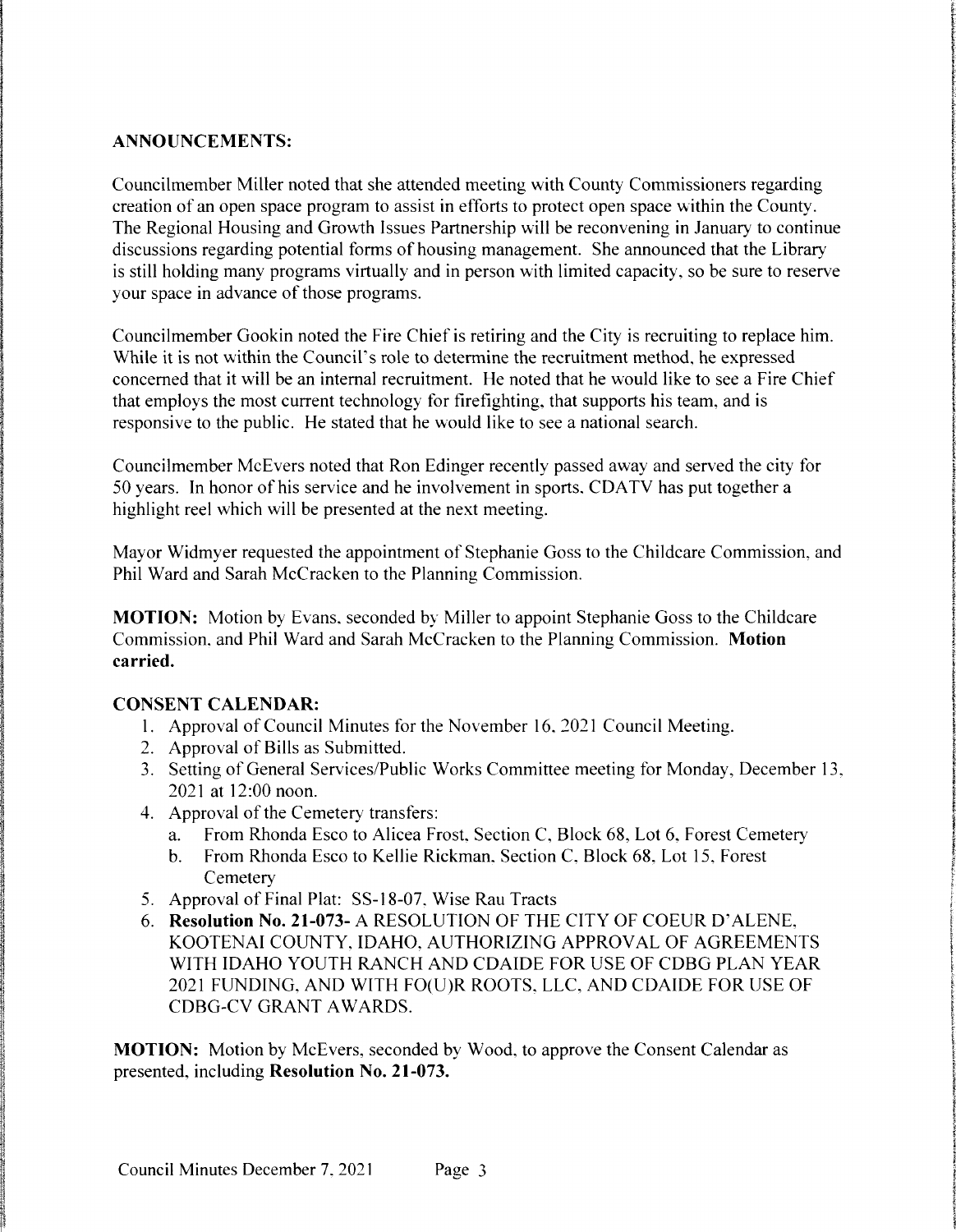ROLL CALL: Evans Aye; Miller Aye; McEvers Aye; Gookin Aye; English Aye; Wood Aye. **Motion carried.** 

# **ACCEPTANCE OF CANVASSED ELECTION RESULTS - PURSUANT TO THE NOVEMBER 2, 2021 ELECTION**

|              | <b>Candidates</b>     |             |                 |                              |                  |                                 |                  |                         |                                 |             |              |
|--------------|-----------------------|-------------|-----------------|------------------------------|------------------|---------------------------------|------------------|-------------------------|---------------------------------|-------------|--------------|
|              | City of Coeur d'Alene |             |                 |                              |                  |                                 |                  |                         |                                 |             |              |
|              | Mayor                 |             |                 | <b>Council Member Seat 2</b> |                  | <b>Council Member Seat</b><br>4 |                  |                         | <b>Council Member</b><br>Seat 6 |             |              |
| Precinct     | Joe Alfieri           | Jim Hammond | Michael Lentz   | Morgan Dixon                 | Amy Evans        | Roger Garlock                   | JD Claridge      | Grayson I<br>Cross      | McEvers<br>Woody                | Kiki Miller | Elaine Price |
|              | 240                   |             | $\overline{21}$ | $\overline{10}$              | 138              | 253                             | $\overline{241}$ | 19                      | 137                             | 145         | 257          |
| 37<br>38     | 267                   | 143<br>272  | 25              | 27                           | 258              | 275                             | 243              | 22                      | 295                             | 257         | 298          |
| 39           | 533                   | 454         | 54              | 33                           | 447              | 552                             | 525              | 56                      | 442                             | 446         | 582          |
| 40           | 365                   | 290         | 43              | 25                           | 298              | 369                             | 349              | 42                      | 294                             | 291         | 402          |
| 42           | 233                   | 258         | 31              | 20                           | 234              | 252                             | 219              | $\overline{31}$         | 262                             | 255         | 262          |
| 43           | 291                   | 244         | 20              | 15                           | 242              | 299                             | 286              | 35                      | 231                             | 243         | 307          |
| 44           | 265                   | 389         | 25              | 19                           | 354              | 300                             | 270              | 35                      | 361                             | 367         | 306          |
| 45           | 229                   | 248         | 29              | 26                           | 234              | 242                             | 218              | 35                      | 245                             | 232         | 271          |
| 46           | 301                   | 257         | 36              | 22                           | 256              | 310                             | 276              | 33                      | 278                             | 257         | 331          |
| 47           | 361                   | 411         | 34              | 40                           | 389              | 375                             | 348              | 35                      | 413                             | 400         | 396          |
| 48           | 117                   | 119         | 21              | 11                           | 116              | 128                             | 118              | 20                      | 114                             | 110         | 145          |
| 49           | 177                   | 165         | 33              | 21                           | 168              | 185                             | 169              | 25                      | $\overline{181}$                | 163         | 213          |
| 50           | 152                   | 186         | 16              | 20                           | 180              | 153                             | 127              | $\overline{32}$         | 189                             | 185         | 167          |
| 51           | 177                   | 212         | 34              | 26                           | $\overline{201}$ | 193                             | 165              | 28                      | 225                             | 206         | 209          |
| 52           | 143                   | 137         | 28              | 23                           | 123              | 159                             | 138              | 20                      | 146                             | 140         | 165          |
| 53           | 178                   | 158         | 24              | 26                           | 155              | 173                             | 169              | 25                      | 160                             | 170         | 187          |
| 54           | 138                   | 249         | $\overline{12}$ | 17                           | 252              | 127                             | 116              | 18                      | 258                             | 251         | 144          |
| 55           | 116                   | 219         | $\overline{18}$ | 14                           | 218              | 116                             | 106              | 15                      | 227                             | 223         | 124          |
| 56           | 101                   | 208         | 22              | 8                            | 216              | 101                             | 90               | 11                      | 225                             | 219         | 111          |
| 57           | 114                   | 153         | 16              | 14                           | 142              | 122                             | 101              | 23                      | 152                             | 155         | 127          |
| 58           | 148                   | 365         | 16              | 10                           | 358              | 159                             | 142              | 11                      | 364                             | 360         | 163          |
| 59           | 90                    | 166         | 17              | 11                           | 160              | 100                             | 96               | $\overline{\mathbf{g}}$ | 165                             | 163         | 108          |
| 60           | 94                    | 165         | Ż               | Ź                            | 164              | 93                              | 90               | 10                      | 164                             | 168         | 98           |
| 61           | 53                    | 52          | $\overline{4}$  | $\overline{2}$               | 55               | 50                              | 50               | 5                       | 50                              | 51          | 55           |
| 62           | 92                    | 107         | 7               | $\overline{11}$              | 101              | 92                              | 91               | 13                      | 99                              | 113         | 93           |
| <b>Total</b> | 4,975                 | 5,627       | 593             | 458                          | 5,459            | 5,178                           | 4,743            | 607                     | 5,677                           | 5,570       | 5,521        |

Kootenai County November 2, 2021 Consolidated Election

MOTION: Motion by Wood, seconded by English to accept the canvassed election results as presented by Kootenai County and the results be reflected in the minutes of this meeting. **Motion carried.**